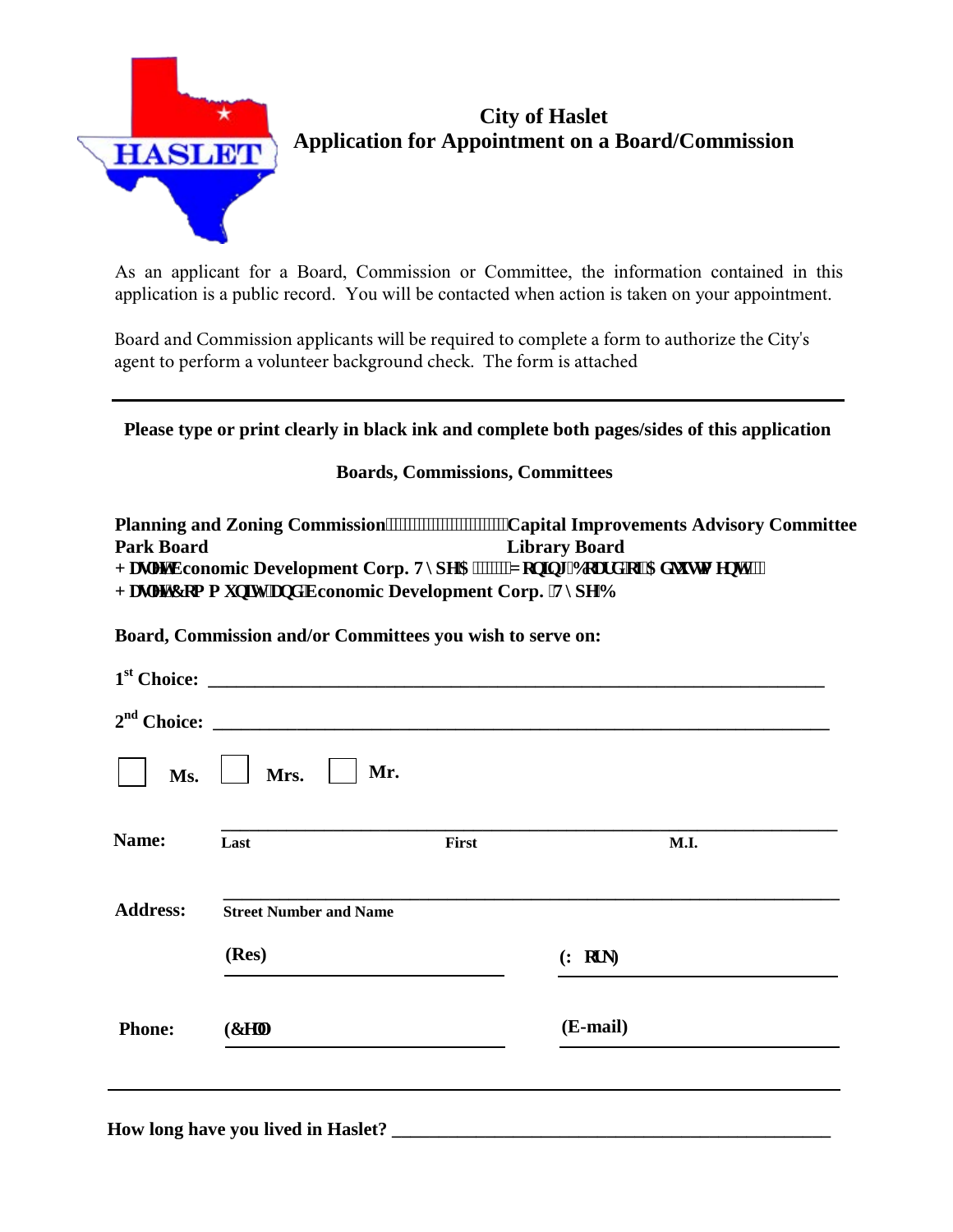| Occupation: (If retired, indicate former occupation or profession)<br><u> 1989 - Jan Barbara Barbara, prima popular popular popular popular popular popular popular popular popular po</u> |                                                       |  |  |  |
|--------------------------------------------------------------------------------------------------------------------------------------------------------------------------------------------|-------------------------------------------------------|--|--|--|
| <b>Education:</b><br><u> 1989 - Jan James James James James James James James James James James James James James James James James J</u>                                                  |                                                       |  |  |  |
|                                                                                                                                                                                            |                                                       |  |  |  |
| Boards/Commissions on which you are now, or have previously served:<br><b>Currently:</b>                                                                                                   |                                                       |  |  |  |
| In the past but not at this time:                                                                                                                                                          |                                                       |  |  |  |
| List Qualifications you feel make you a good candidate for this position:                                                                                                                  |                                                       |  |  |  |
|                                                                                                                                                                                            |                                                       |  |  |  |
|                                                                                                                                                                                            |                                                       |  |  |  |
| <b>References:</b>                                                                                                                                                                         |                                                       |  |  |  |
|                                                                                                                                                                                            |                                                       |  |  |  |
| I would like information on the following Board/Commission/Committee: __________                                                                                                           |                                                       |  |  |  |
|                                                                                                                                                                                            | PLEASE RETURN FORM TO:                                |  |  |  |
|                                                                                                                                                                                            | Office of the City Secretary City of<br>$II = -1 - 4$ |  |  |  |

**Signature/Date**

Haslet, TX 76052 hasletcitysecretaryB j curgsQuri

Haslet

101 Main Street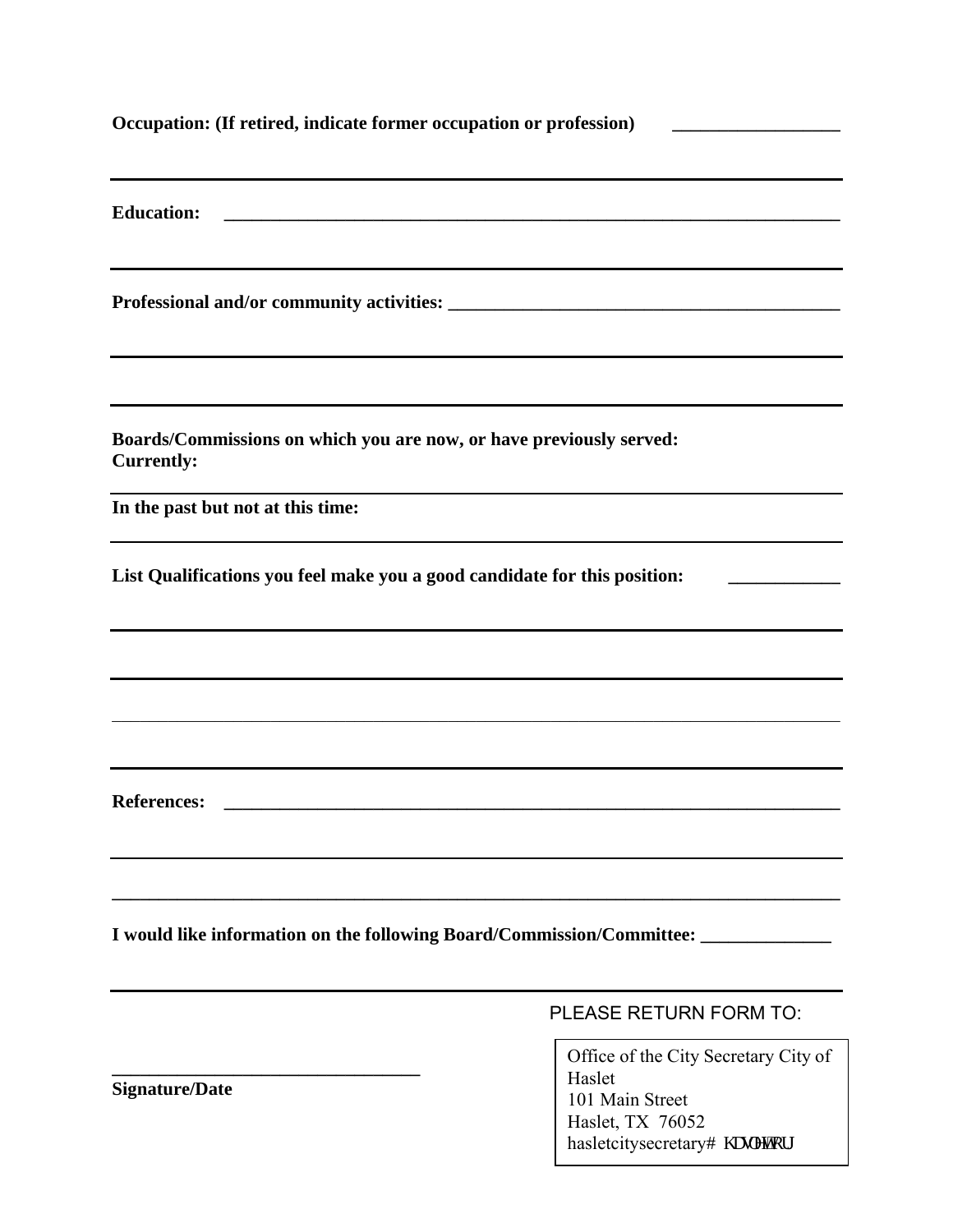# **Applicant Notification / Release of Information**

In connection with my application to volunteer, I understand that investigative inquiries on my background, in accordance with the Fair Credit Reporting Act and all state and federal laws, are to be made on me, including information as to my personal character, abilities, work habits, mode of living, residency, general reputation, performance, experience, and other qualities pertinent to my qualifications for employment, including reasons for termination of past employment.

I understand that prospective employer and/or First Check may make inquiries but not limited to my consumer credit history, education, professional licensing, and criminal history and driving history. Furthermore, I understand that prospective employer and/or First Check may request information from various federal, state and other agencies that maintain records concerning my past driving history, credit history, criminal history, military history, civil and other experiences.

I understand that according to the Fair Credit Reporting Act, I am entitled to know if employment is denied because of information obtained by my perspective employer from a Consumer Reporting Agency. Upon written request, I will be informed whether an investigative consumer report was requested and will be given full information as to the nature and the scope of the investigation as well as the name of the reporting agency or sources of information.

I authorize without reservation, any party (including, but not limited to, employers, law enforcement agencies, state agencies, institutions and private information bureaus or repositories) contacted by prospective employer and/or First Check to furnish any or all of the above mentioned information. In addition, I hereby release First Check and prospective employer from any and all liability for damages arising from the investigation and disclosure of the employees and other persons, who, in good faith provide to prospective employer and/or First Check the above mentioned information as requested, in order to successfully complete a background investigation for my application to volunteer. I will allow a photocopy of this authorization to be as valid as the original.

|  |  | Commission Expires |  |
|--|--|--------------------|--|

\*Date of birth is being requested only for the purpose of identification in obtaining accurate retrieval of records, and will not be used for discriminatory purposes. \*\*Only when requested.

Maine. Massachusetts, and New Jersey applicants or volunteers only: You have the right to inspect and promptly receive a copy of any investigative consumer report requested by Company by contacting the consumer reporting agency identified above directly.

**Minnesota applicants or volunteers only**: You have the right, upon written request to Agency, to receive a complete and accurate disclosure of the nature and scope of any consumer report. Agency must make this disclosure within five days of receipt of your request or of the Company's request for the report, whichever is later.

**New York applicants or volunteers only**: You have the right to request whether Company requested a consumer report and, if so, Company will give you the name and address of the report's provider if other than Agency.

**California, Minnesota and Oklahoma applicants or volunteers only**: Please check this box (\_\_\_) if you would like to receive from Agency a copy of

any report furnished by Agency to the Company pursuant to your authorization below.

**Washington applicants or employees only**: The Company will provide the disclosure described above concerning its procurement of an investigative consumer report either five days after receiving your request or after requesting the investigative consumer report, whichever is later. You have the right to ask Company to provide you with a summary of your rights under the Washington Fair Credit Reporting Act.

**Please list all misdemeanor and felony criminal matters, other than minor traffic safety violations for which no arrest was made, in which you were convicted, served probation, participated in deferred adjudication or other program to avoid a conviction, or made restitution or participated in pre-trial diversion or other program to avoid prosecution.**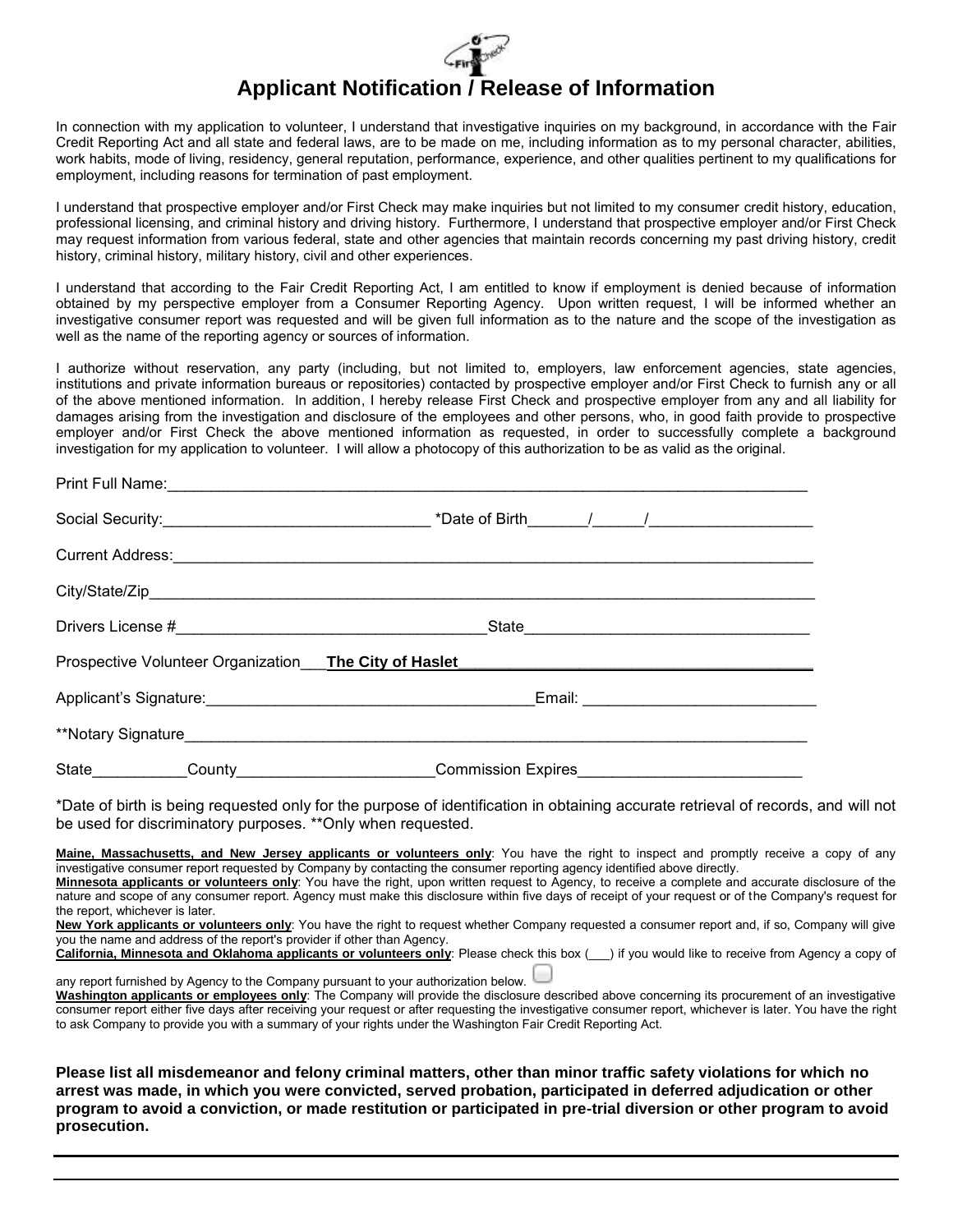*Para informacion en espanol, visite [www.consumerfinance.gov/learnmore](http://www.consumerfinance.gov/learnmore) o escribe a la Consumer Financial Protection Bureau, 1700 G Street N.W., Washington, DC 20552.* 

#### **A Summary of Your Rights Under the Fair Credit Reporting Act**

The federal Fair Credit Reporting Act (FCRA) promotes the accuracy, fairness, and privacy of information in the files of consumer reporting agencies. There are many types of consumer reporting agencies, including credit bureaus and specialty agencies (such as agencies that sell information about check writing histories, medical records, and rental history records). Here is a summary of your major rights under the FCRA. **For more information, including information about additional rights, go to [www.consumerfinance.gov/learnmore](http://www.consumerfinance.gov/learnmore) or write to: Consumer Financial Protection Bureau, 1700 G Street N.W., Washington, DC 20552.**

- **You must be told if information in your file has been used against you.** Anyone who uses a credit report or another type of consumer report to deny your application for credit, insurance, or employment - or to take another adverse action against you - must tell you, and must give you the name, address, and phone number of the agency that provided the information.
- **You have the right to know what is in your file.** You may request and obtain all the information about you in the files of a consumer reporting agency (your "file disclosure"). You will be required to provide proper identification, which may include your Social Security number. In many cases, the disclosure will be free. You are entitled to a free file disclosure if:
	- a person has taken adverse action against you because of information in your credit report;
	- you are the victim of identify theft and place a fraud alert in your file;
	- your file contains inaccurate information as a result of fraud;
	- you are on public assistance;
	- you are unemployed but expect to apply for employment within 60 days.

In addition, all consumers are entitled to one free disclosure every 12 months upon request from each nationwide credit bureau and from nationwide specialty consumer reporting agencies. See [www.consumerfinance.gov/learnmore](http://www.consumerfinance.gov/learnmore) for additional information.

- **You have the right to ask for a credit score.** Credit scores are numerical summaries of your credit-worthiness based on information from credit bureaus. You may request a credit score from consumer reporting agencies that create scores or distribute scores used in residential real property loans, but you will have to pay for it. In some mortgage transactions, you will receive credit score information for free from the mortgage lender.
- **You have the right to dispute incomplete or inaccurate information.** If you identify information in your file that is incomplete or inaccurate, and report it to the consumer reporting agency, the agency must investigate unless your dispute is frivolous. See [www.consumerfinance.gov/learnmore](http://www.consumerfinance.gov/learnmore) for an explanation of dispute procedures.
- **Consumer reporting agencies must correct or delete inaccurate, incomplete, or unverifiable information.** Inaccurate, incomplete or unverifiable information must be removed or corrected, usually within 30 days. However, a consumer reporting agency may continue to report information it has verified as accurate.
- **Consumer reporting agencies may not report outdated negative information.** In most cases, a consumer reporting agency may not report negative information that is more than seven years old, or bankruptcies that are more than 10 years old.
- **Access to your file is limited.** A consumer reporting agency may provide information about you only to people with a valid need - usually to consider an application with a creditor, insurer, employer, landlord, or other business. The FCRA specifies those with a valid need for access.
- **You must give your consent for reports to be provided to employers.** A consumer reporting agency may not give out information about you to your employer, or a potential employer, without your written consent given to the employer. Written consent generally is not required in the trucking industry. For more information, go to [www.consumerfinance.gov/learnmore.](http://www.consumerfinance.gov/learnmore)
- **You may limit "prescreened" offers of credit and insurance you get based on information in your credit report.** Unsolicited "prescreened" offers for credit and insurance must include a toll-free phone number you can call if you choose to remove your name and address from the lists these offers are based on. You may opt-out with the nationwide credit bureaus at 1-888-567-8688.
- **You may seek damages from violators.** If a consumer reporting agency, or, in some cases, a user of consumer reports or a furnisher of information to a consumer reporting agency violates the FCRA, you may be able to sue in state or federal court.